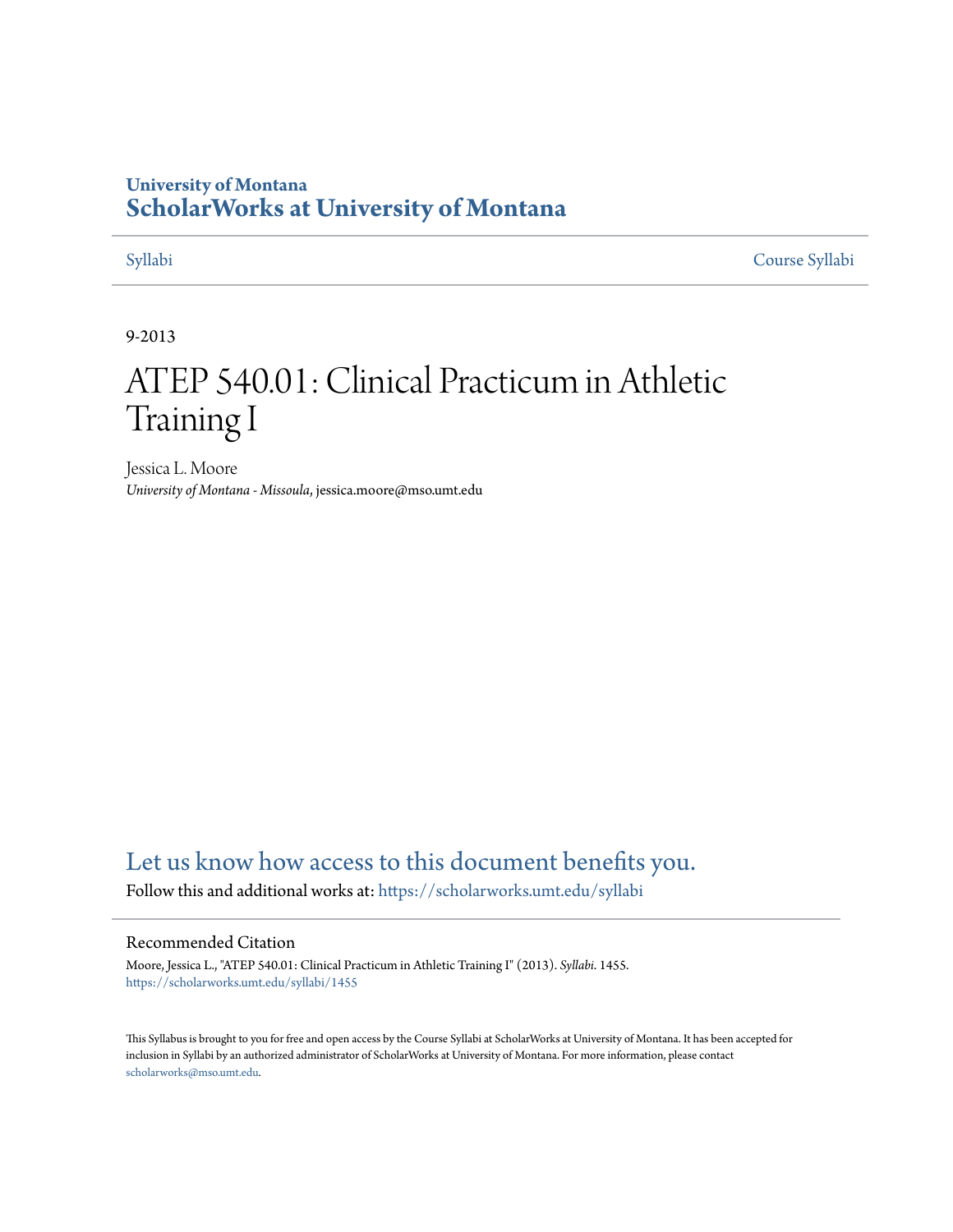## **ATEP 540 -Practicum in Athletic Training I**

**Instructors:** Jessica Moore MSEd, ATC, LAT, PES **Campus:** U of MT - Missoula **Office Phone:** 243-6816 **Cell:** 802-345-0263 **Office Hours: E-mail:** Jessica.moore@mso.umt.edu **Credit Hours:** 3

**Semester:** Fall 2013 **Office:** McGill 203

**Course Meeting Times:** *MCG235* Wednesday 12pm-2pm

**Course Prerequisites:** Professional ATEP Student

#### **Textbooks and Readings:**

Recommended:

Prentice, W. E. (2014). *Principles of Athletic Training; A Competency-Based Approach*  $(14<sup>th</sup> Ed.)$ . New York, NY: McGraw-Hill.

Beam, J. W. (2012). *Orthopedic Taping, Splinting, Wrapping, Bracing* (2<sup>nd</sup> Ed.). Philadelphia, PA: FA Davis Company

#### **Course Description:**

Introduction to basic clinical experience working in a CAATE approved setting.

#### **Course Objectives: (See also Clinical Education Plan in Student Handbook)**

- 1. Demonstrate an understanding of operational policies and procedures of an athletic training facility, clinic, or high school. This includes, but is not limited to opening and closing duties, cleaning, maintenance, preparing whirlpools and other modalities, administrative duties such as filing, and data entry
- 2. Develop a working knowledge and perform injury documentation, utilizing both paper and computerized systems
- 3. Modality set-up with parameters provided by clinical instructor or higher level professional athletic training student
- 4. Assist with the pre and post practice treatment of athletes
- 5. Initiate evaluation of injured athlete under the supervision of a clinical instructor (lower extremity injury)
- 6. Else appropriate medical terminology
- 7. Demonstrate ability to provide on field emergency management/injury management and assessment
- 8. Ability to select/fabricate/apply appropriate taping, wrapping, splinting, padding techniques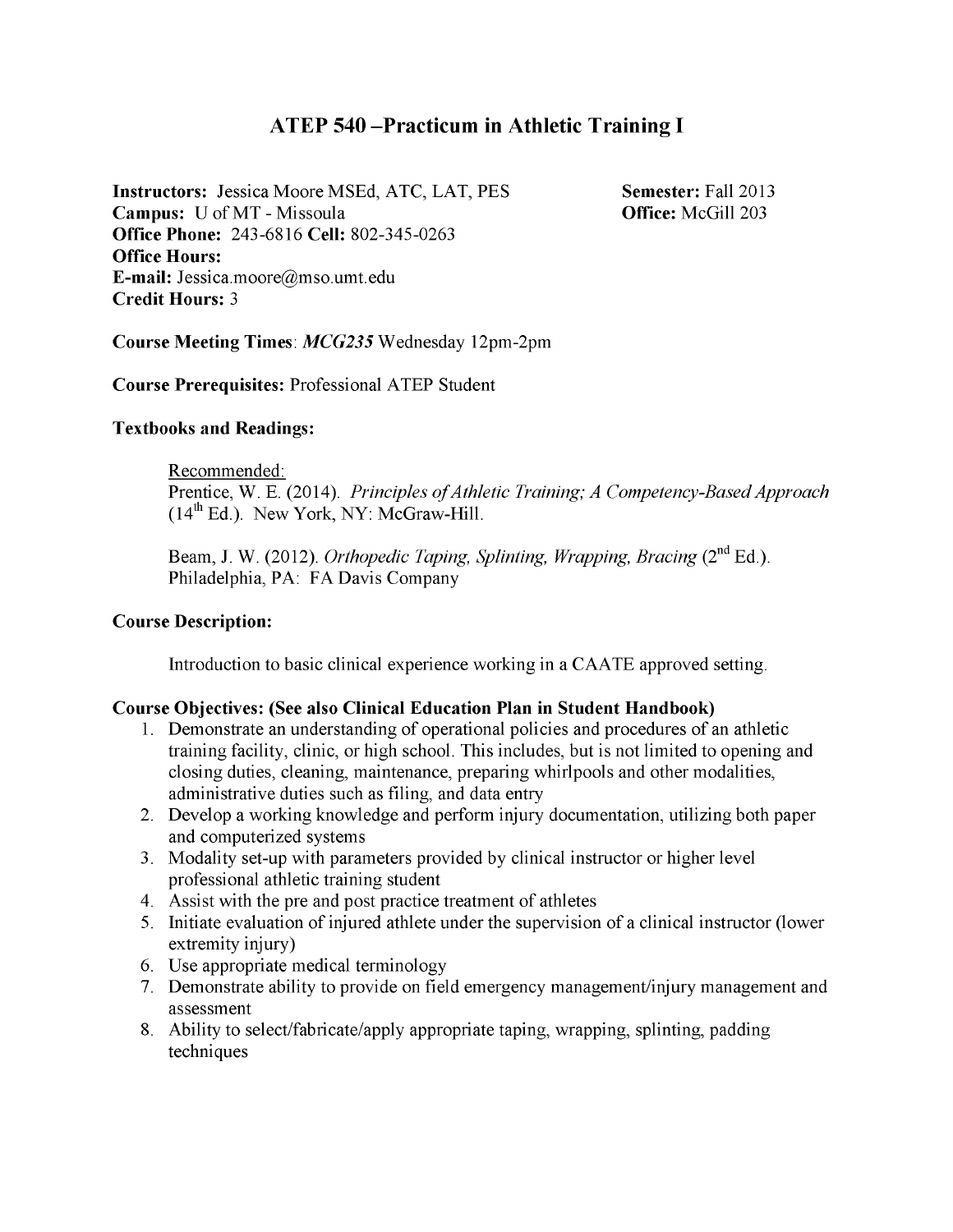#### **Evaluation of Student Outcomes:**

#### **A) Journal:**

Each student will develop a journal containing his or her thoughts, ideas and concerns regarding daily clinical experiences. The journal will also include two specific assignments. One entry will contain a case study of one patient or an injury witnessed that you followed during the clinical rotation. You should describe not only the case/injury but also your involvement with the assessment(s), treatment and / or rehabilitation of the athlete. The case study might include /describe a copy of the evaluation, documentation of treatment, a discharge plan, a copy of correspondence you wrote to other medical providers, or any assistance you provided in planning, assessing performance and modifying such a case. Another journal entry will be an evaluation and reflection on **your** nutrition and exercise habits. You will keep track of your food/fluid intake, exercise habits, and sleep schedule, over a 4-day period (at least one of those days **must** be a weekend day). You are then asked to evaluate your data and provide recommendations for changes in your habits that you think are necessary to reach a position of increased health and wellbeing. Be sure to include with your journal submission all documentation used to track diet, exercise, and sleep habits.

The following guidelines should be followed in writing your journal entries:

- > Submit at least one entry electronically **by 5:00 pm every other Wednesday. Late journals will not be accepted.** Students are not responsible for journals the first week of class or finals week.
- $\triangleright$  Each entry should follow the ALAC\* model described below.

#### **1. Action:**

Describe the type of clinical experience with which you were involved that week. For example: Women's soccer practice, baseball treatments in athletic training facility, men's basketball off-season conditioning; general observation in athletic training facility. Students might also choose to include a learning experience that was outside of the traditional clinical environment (e.g. studying with a fellow athletic training student) but that caused the student to critically reflect on past clinical experiences and to re-evaluate his / her clinical actions based on this recent awareness.

#### **2. Looking Back on the Action:**

Describe the overall results of the clinical experience described. For example, an entry might say: "Practice went without incident of injury, however the athletes were late getting in for treatments so pre-practice preparation was a bit rushed." OR "It started raining during practice so I had to watch for lightening but it never stormed so we made it through practice. "There did seem to be a lot of minor injuries on the field." More specifically you might also include:

- a. Types of duties, injuries and/ or treatments observed and / or participated (This might include your "case study" athlete)
- b. Practice, game, or travel experiences
- c. Problems associated with athlete, injury, or treatment
- d. Positive / negatives of the day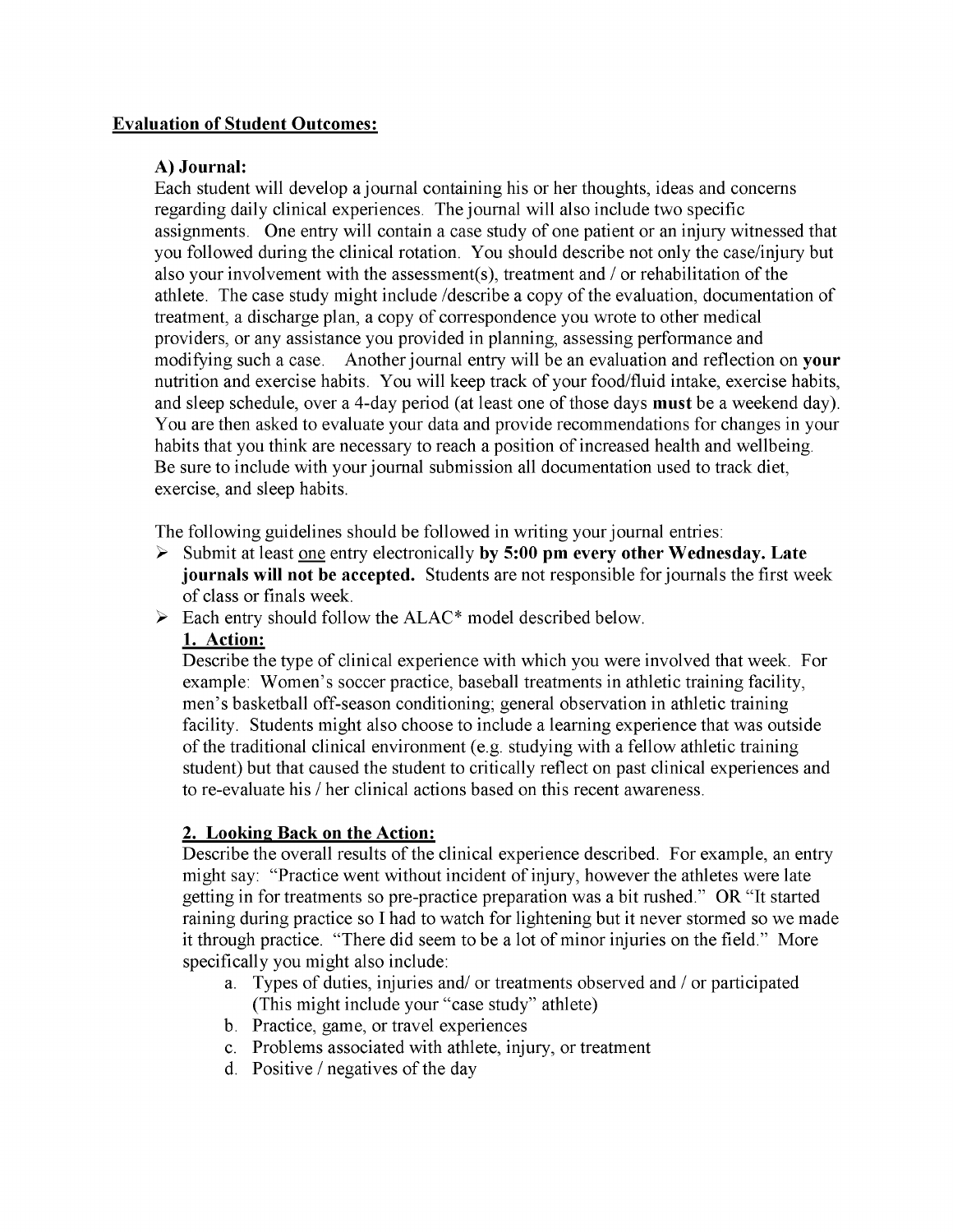#### **3. Awareness of Essential Aspects:**

In this section reflect on the experience and determine why you think something occurred the way it did, why you did something or acted toward someone in a certain way, your thoughts, feelings and/or attitudes toward the experience in  $#1 \& #2$ , and why you think you felt that way. Describe relevant factors that may have influenced the situation and how/why they were relevant. This section requires careful thought and an honest analysis of your own actions and feelings. Your entry should be evident of critical thought and personal reflection.

#### **4. Creation of Alternative Methods of Action:**

After careful reflection and awareness of relevant factors influencing your above actions, determine how, if at all, **you** might do something different and based on this, describe any plans or goals you will set. For example, perhaps you determined that your lack of involvement during treatments was mainly due to your shyness and the fact that you don't know any of the athletes. Therefore, perhaps you decide to introduce yourself to all athletes and make an honest attempt to get to know them by asking questions and by asking the certified to help you get involved during treatments. (In your next journal entry, you may then write about how this worked, how you felt, any other plans or goals you might now establish to earn the athletes trust more, etc.) **\*\*\*\*Journals that are not submitted in this format will not be given credit!!!\*\*\*\***

#### **B) Completion of Clinical Proficiencies**

Completion of clinical proficiencies as assigned in the course. It is the student's responsibility to ensure that all clinical proficiencies are kept current and appropriate signatures are obtained.

#### **C) Practical Examination**

Students will complete a comprehensive examination covering educational competencies and proficiencies learned from the first year in the academic program. This examination will have a written and practical component.

### **D) Clinical Rotations**

Students will complete clinical rotations gaining a minimum of 250 clinical hours with assigned clinical instructor. At the conclusion of each rotation, students will complete a self-evaluation and an evaluation of his/her clinical instructor.

#### **E) Completion of/Participation in Weekly Review Activities**

Each week activities and/or assignments will be given to help students review clinical skills. Each student will be expected to complete or turn in these assignments for evaluation/feedback as directed.

### **F) Case Study**

You will be required to submit a research based case study that you observe or evaluate during your clinical experiences this semester. The subject of your research case study will be of your choosing, but should focus on evidence-based practices associated with emergency management/management of emergent situations. The organization, format, and content of each case study should be similar to an article in a medical or health care journal adhering to current AMA style (ex: Journal of Athletic Training). The paper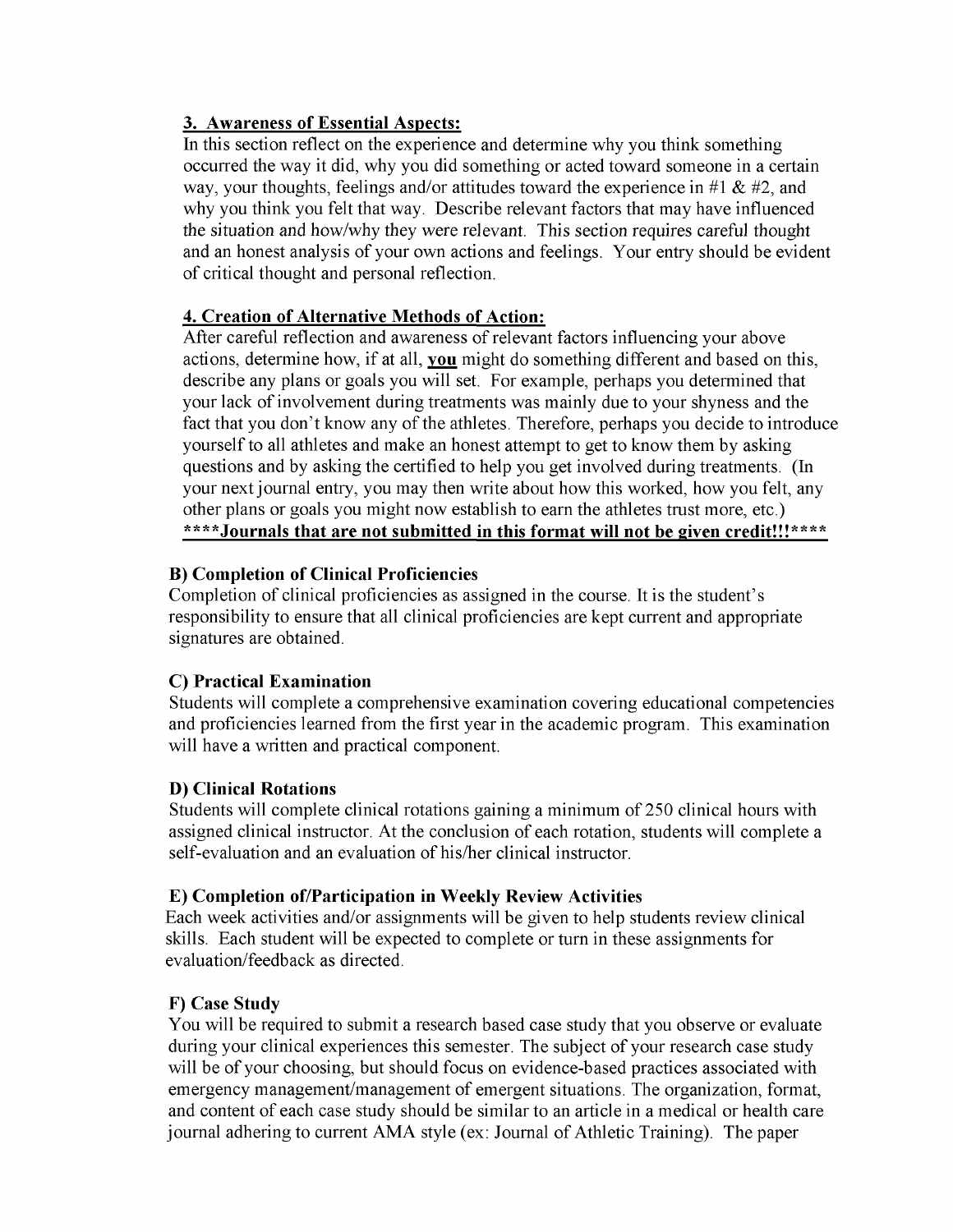should be 5-10 double-spaced (12-point) word-processed pages, excluding references. Students should choose a topic that will actively engage them in the research and writing process.

**Attendance:** Attendance is required. You will be allowed **1** unexcused absence, after which unexcused absences will result in a loss of 3% off the final grade for each incident. Three tardy arrivals to class will amount to 1 unexcused absence. As this class is directly involved in the daily workings of the University of Montana Athletic Training facility, it is understood that students may be required to miss class for team travel. This is excused, *provided prior notification is given.*

| <b>Grading Criteria:</b>                                          |         |
|-------------------------------------------------------------------|---------|
| Participation                                                     | $5\%$   |
| Case Report (SOAP Note)                                           | $5\%$   |
| <b>Clinical Proficiencies</b>                                     | 20%     |
| Practical Exam                                                    | 20%     |
| Case Study                                                        | 10%     |
| Clinical Rotation (evaluations, performance, completion of hours) | 30%     |
| Journals                                                          | 10%     |
|                                                                   | $100\%$ |

• All course requirements must be completed with a grade of C or better to successfully complete this course.

#### **Grading Scale:**

90-100% = A 80-89% = B 70-79% = C 60-69% = D  $\leq 60\% = F$ The instructor reserves the right to award  $+$  or  $-$  grade where deemed appropriate

#### **Americans with Disabilities Act (ADA):**

The University of Montana upholds the ADA by providing reasonable accommodations to individuals with disabilities. If anyone requires a reasonable accommodation to adequately perform the duties of the class, please see the instructor as soon as possible so that specific plans can be made.

#### **Academic Misconduct:**

All assignments and exams are intended to be individual efforts unless otherwise assigned as a group project. Plagiarism is a violation of the law and against the Student Code of Academic Integrity. Any plagiarism or use of someone's paper will result in the student receiving an "F" for the final grade in the course. Further action will be at the instructor's discretion in accordance with the University of Montana's policy and procedures.

#### **EMERGENCY PREPAREDNESS AND RESPONSE**

As members of a learning community we all have responsibilities for each other that extend beyond the teaching/learning experience and transcend our roles in that dimension. We are, as human beings, responsible for the protection and well-being of other members of our group, and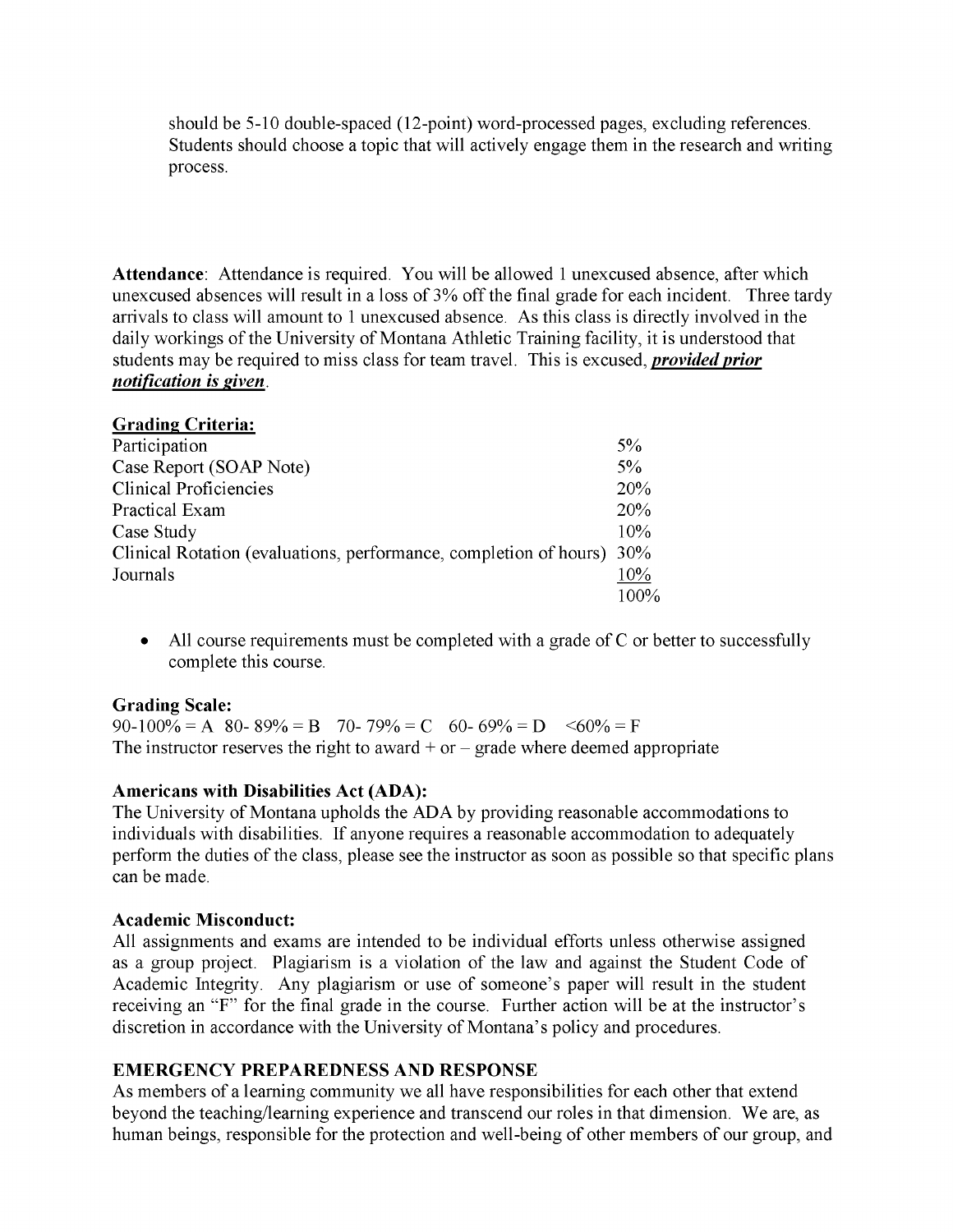one dimension of our individual and group responsibility in that area relates to how we prepare for, and respond to, emergencies. Toward that end, the following are important:

- In the event we need to evacuate the building, our primary route will be through the main doors to McGill Hall located on the west side of the building. If that route is blocked, our secondary route will be through the east door located toward the north end of this wing of the building.
- If you hear an alarm or are told to evacuate, always assume the emergency is real. Be sure to take coats, backpacks and valuables since the building may be closed for some time.
- Everyone should report to either the designated outdoor rally point or the indoor rally point (should conditions make it necessary to seek shelter in another building). Our outdoor rally point is in the area to the west of McGill Hall  $-$  at least 300 feet from the building exit. Our indoor rally point is in the Adams Center Lobby. We should reconvene as a group at the rally point so we can determine if anyone is missing.
- Do not use elevators as a means of evacuating, and do not use cell phones until safely away from the building.
- As the instructor of this course, I would ask students who feel they may require assistance in evacuating to privately inform me of that need. Together we will preplan appropriate assistance.
- I would also request that students with a medical condition that could present an emergency privately inform me of that situation. Again, this notification is so we can preplan an appropriate response should an emergency occur.
- As soon as the class roster stabilizes, I will route a sign-up sheet for students to identify whether or not they possess current first aid and/or CPR certification. This information will be passed on to the Facility Emergency Coordinator for use should a need for first aid expertise arise.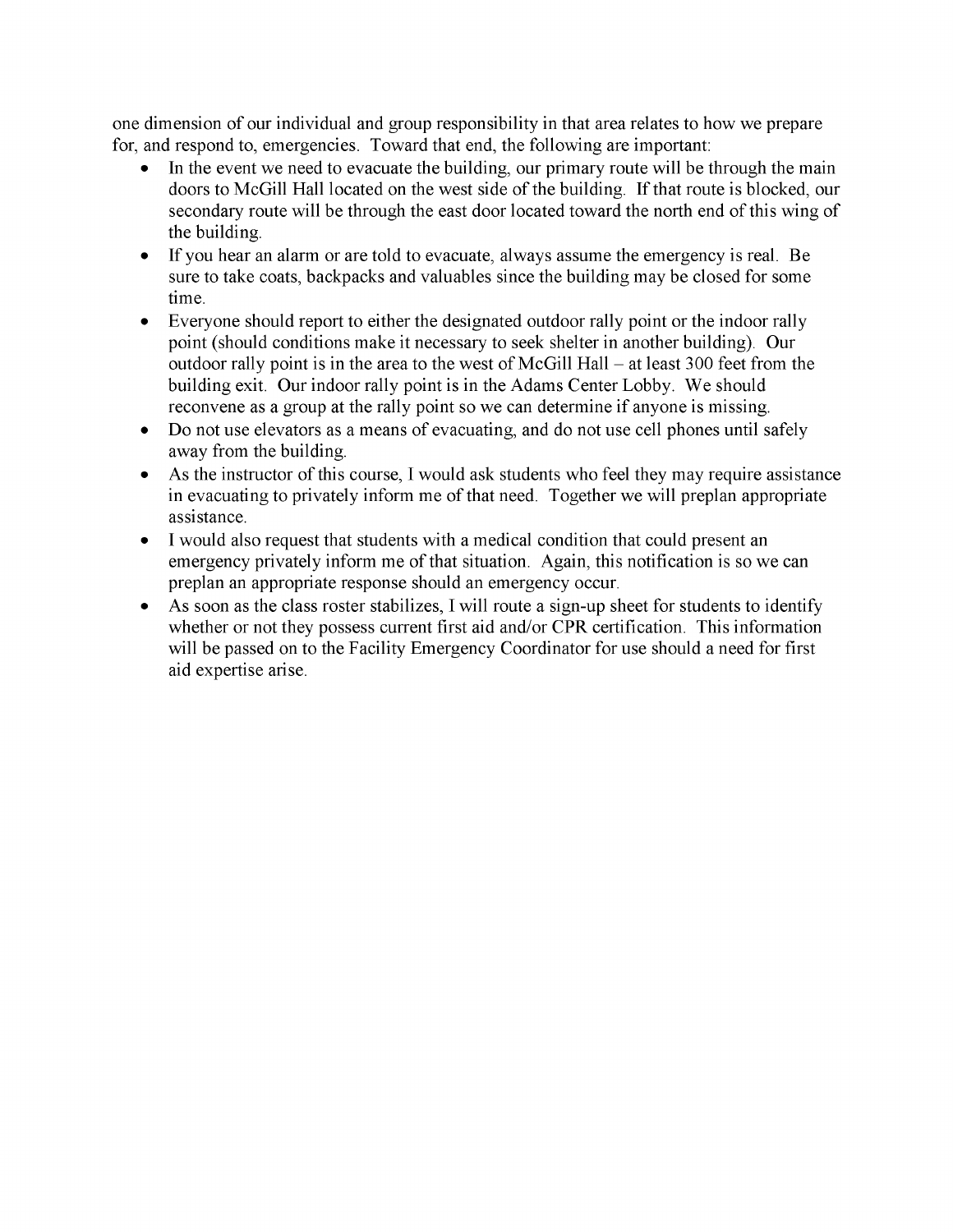#### **ATEP 540**

#### **Tentative Course Schedule for Fall 2013**

(syllabus is subject to change at discretion of instructor)

- **W Aug 28**  Course Syllabus Role/Responsibility of Healthcare providers Hospital Trauma Level System
- W Sept 4 Wound Care/Blister Care
- **W Sept 11** On Field Assessment/Injury Management (Primary & Secondary Survey) On Field Assessment/Management (scenarios)
- **W Sept 18**  Medical Terminology
- **W Sept 25**  Medical History SAMPLE, OPQRST
- **W Oct 2** SOAP Notes/Documentation
- **W Oct 9**  Emergency Management Traction Splint, Vacuum Splint, T-Pod, etc Emergency Management (Scenarios)
- W Oct 16 Lower Extremity Bracing/Taping (Review)
- **W Oct 23**  Upper Extremity Bracing/Taping (Review)
- **W Oct 30**  Advanced Padding/Splinting Techniques Advanced Padding/Splinting Techniques (Scenarios)
- **W Nov** 6 Skill Review (Fitting Protective Equipment, Sling Psychrometer)
- **W Nov 13**  Modalities Review and Scenarios
- **W Nov** 20 Basic Evaluation Skills Fake that Pathology (Scenarios)
- **W Nov 27 NO CLASS THANKSGIVING BREAK**
- **W Dec 4**  Open Skills for Practice

**Dec 9-13 Finals Week**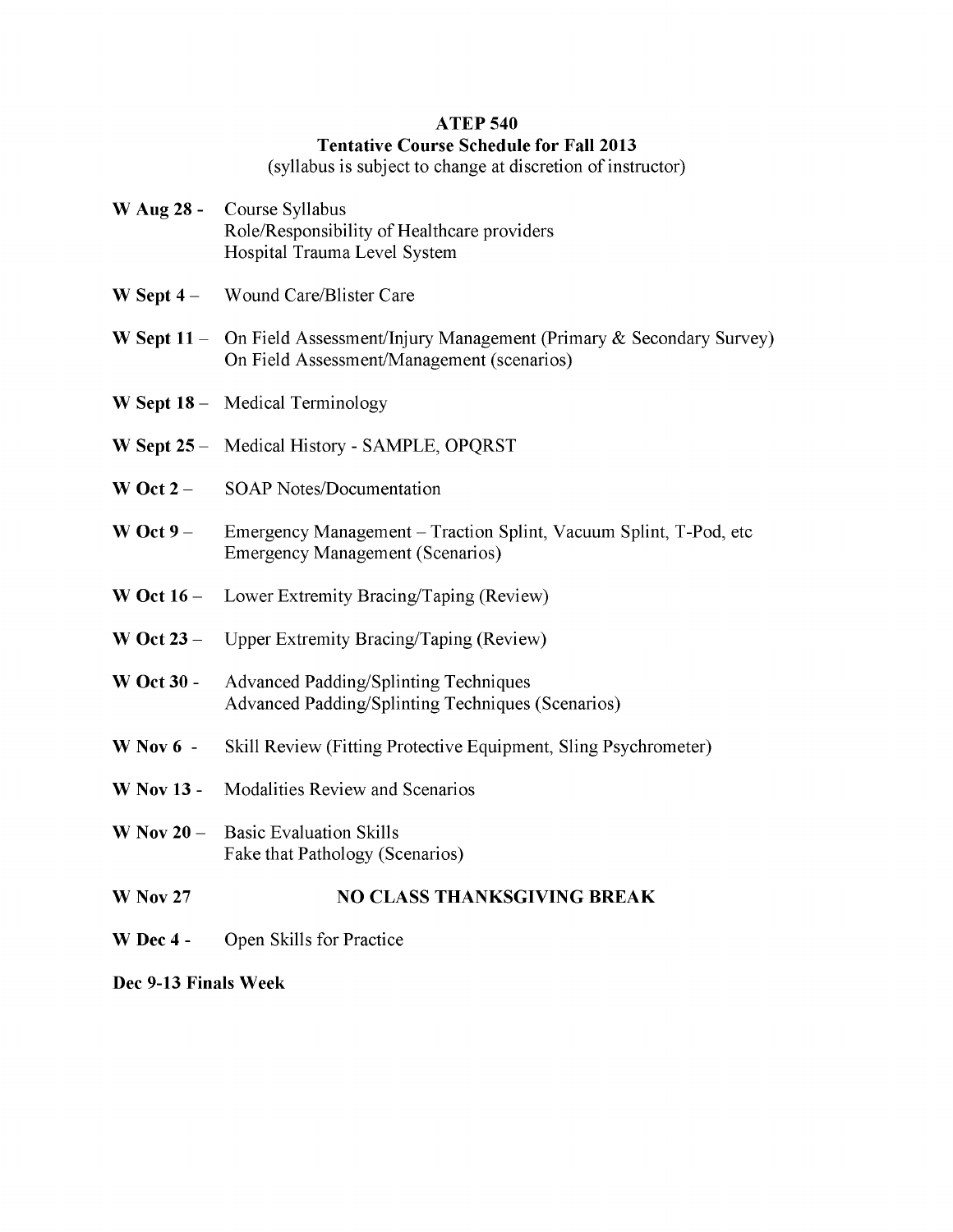| Code    | Description                                                                                                                                                                                                                                                                                        | Instructed Evaluated |  |
|---------|----------------------------------------------------------------------------------------------------------------------------------------------------------------------------------------------------------------------------------------------------------------------------------------------------|----------------------|--|
| $AC-2$  | $\Box$ Differentiate the roles and responsibilities of the athletic<br>trainer from<br>other pre-hospital care and hospital-based providers, including<br>emergency medical technicians/paramedics, nurses, physician<br>assistants, and physicians.                                               |                      |  |
| $AC-3$  | $\Box$ Describe the hospital trauma level system and its role in the<br>transportation decision-making process.                                                                                                                                                                                    |                      |  |
| $AC-4$  | $\Box$ Demonstrate the ability to perform scene, primary, and<br>secondary surveys.                                                                                                                                                                                                                |                      |  |
| $AC-5$  | $\Box$ Obtain a medical history appropriate for the patient's ability to<br>respond.                                                                                                                                                                                                               |                      |  |
| $AC-6$  | When appropriate, obtain and monitor signs of basic body<br>functions<br>including pulse, blood pressure, respiration, pulse oximetry,<br>pain, and core temperature. Relate changes in vital signs to the<br>patient's status.                                                                    |                      |  |
| $AC-7$  | Differentiate between normal and abnormal physical findings<br>$(eg, pulse, \ldots)$<br>blood pressure, heart and lung sounds, oxygen saturation, pain,<br>core temperature) and the associated pathophysiology.                                                                                   |                      |  |
| $AC-8$  | Explain the indications, guidelines, proper techniques, and<br>necessary<br>supplies for removing equipment and clothing in order to access<br>the airway, evaluate and/or stabilize an athlete's injured body<br>part.                                                                            |                      |  |
| $AC-9$  | Differentiate the types of airway adjuncts (oropharygneal<br>airways [OPA],<br>nasopharyngeal airways [NPA] and supraglottic airways [King<br>LT-D or Combitube]) and their use in maintaining a patent<br>airway in adult respiratory and/or cardiac arrest.                                      |                      |  |
| $AC-10$ | Elestablish and maintain an airway, including the use of oro-<br>and $\ldots$<br>nasopharygneal airways, and neutral spine alignment in an<br>athlete with a suspected spine injury who may be wearing<br>shoulder pads, a helmet with and without a face guard, or other<br>protective equipment. |                      |  |
| $AC-11$ | $\Box$ Determine when suction for airway maintenance is indicated<br>and use<br>according to accepted practice protocols.                                                                                                                                                                          |                      |  |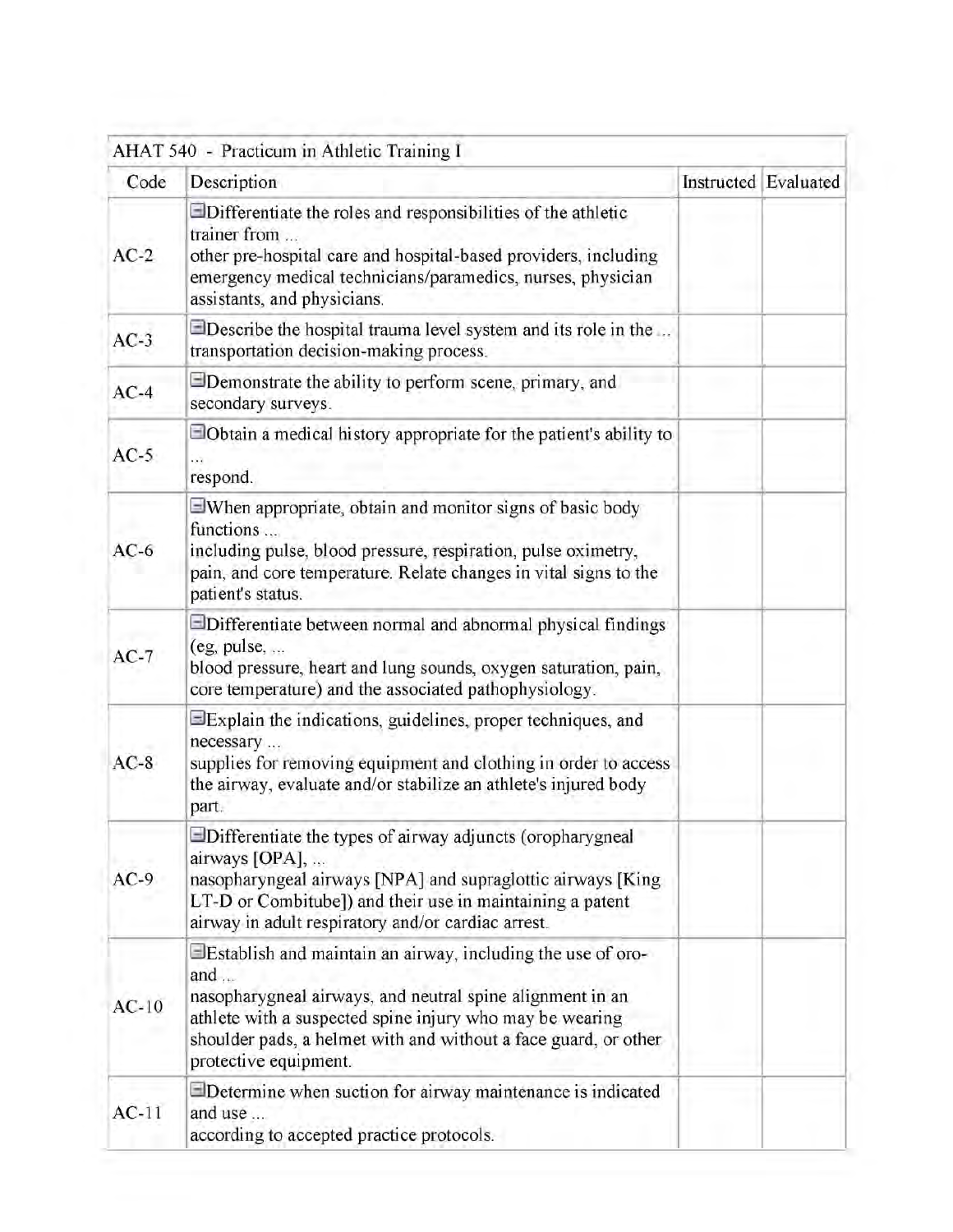| $AC-12$ | Eldentify cases when rescue breathing, CPR, and/or AED use<br>is indicated<br>according to current accepted practice protocols.                                          |  |
|---------|--------------------------------------------------------------------------------------------------------------------------------------------------------------------------|--|
| $AC-13$ | Utilize an automated external defibrillator (AED) according<br>to current<br>accepted practice protocols.                                                                |  |
| $AC-14$ | Perform one- and two- person CPR on an infant, child and<br>adult.                                                                                                       |  |
| $AC-15$ | Utilize a bag valve and pocket mask on a child and adult<br>using<br>supplemental oxygen.                                                                                |  |
| $AC-16$ | Explain the indications, application, and treatment parameters<br>for<br>supplemental oxygen administration for emergency situations.                                    |  |
| $AC-17$ | $\Box$ Administer supplemental oxygen with adjuncts (eg, non-<br>rebreather mask,<br>nasal cannula).                                                                     |  |
| $AC-18$ | EAssess oxygen saturation using a pulse oximeter and interpret<br>the results<br>to guide decision making.                                                               |  |
| $AC-19$ | $\exists$ Explain the proper procedures for managing external<br>hemorrhage (eg,<br>direct pressure, pressure points, tourniquets) and the rationale<br>for use of each. |  |
| $AC-20$ | $\Box$ Select and use the appropriate procedure for managing<br>external<br>hemorrhage.                                                                                  |  |
| $AC-21$ | $\exists$ Explain aseptic or sterile techniques, approved sanitation<br>methods, and<br>universal precautions used in the cleaning, closure, and dressing<br>of wounds.  |  |
| $AC-22$ | Select and use appropriate procedures for the cleaning,<br>closure, and<br>dressing of wounds, identifying when referral is necessary.                                   |  |
| $AC-23$ | $\exists$ Use cervical stabilization devices and techniques that are<br>appropriate to<br>the circumstances of an injury.                                                |  |
| $AC-24$ | $\Box$ Demonstrate proper positioning and immobilization of a<br>patient with a<br>suspected spinal cord injury.                                                         |  |
| $AC-25$ | $\Box$ Perform patient transfer techniques for suspected head and<br>spine injuries                                                                                      |  |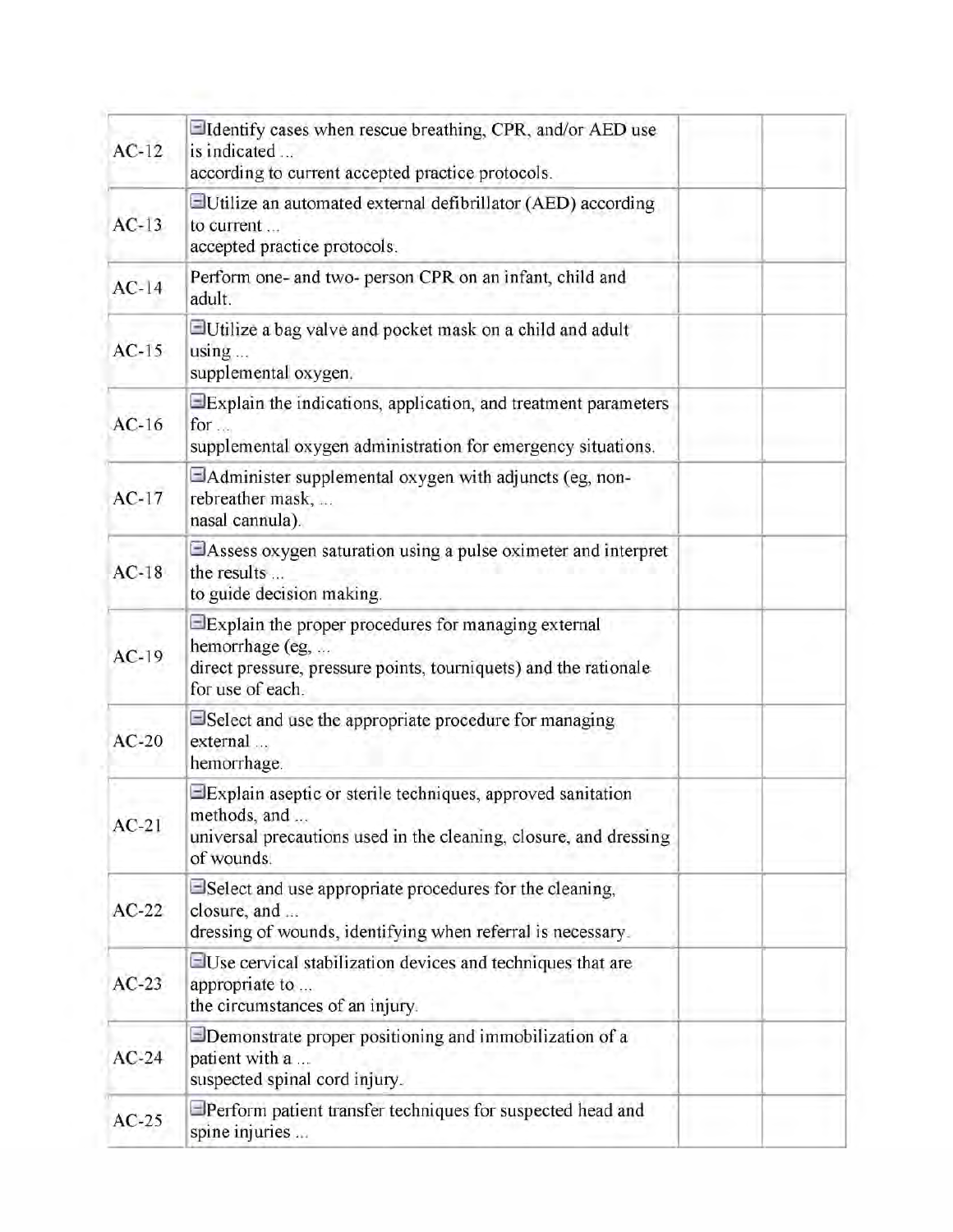|               | utilizing supine log roll, prone log roll with push, prone log roll<br>with pull, and lift-and-slide techniques.                                                                                                                                                                                                                                                                                                                                                                                                                                                                                                                                                                                                                                                                                                                                                                   |  |
|---------------|------------------------------------------------------------------------------------------------------------------------------------------------------------------------------------------------------------------------------------------------------------------------------------------------------------------------------------------------------------------------------------------------------------------------------------------------------------------------------------------------------------------------------------------------------------------------------------------------------------------------------------------------------------------------------------------------------------------------------------------------------------------------------------------------------------------------------------------------------------------------------------|--|
| $AC-26$       | Select the appropriate spine board, including long board or<br>short board,<br>and use appropriate immobilization techniques based on the<br>circumstance of the patient's injury.                                                                                                                                                                                                                                                                                                                                                                                                                                                                                                                                                                                                                                                                                                 |  |
| $AC-37$       | Select and apply appropriate splinting material to stabilize an<br>injured<br>body area.                                                                                                                                                                                                                                                                                                                                                                                                                                                                                                                                                                                                                                                                                                                                                                                           |  |
| $CE-23$       | Describe current setting-specific (eg, high school, college)<br>and $\ldots$<br>activity-specific rules and guidelines for managing injuries and<br>illnesses.                                                                                                                                                                                                                                                                                                                                                                                                                                                                                                                                                                                                                                                                                                                     |  |
| $CIP-1$       | $\Box$ Administer testing procedures to obtain baseline data<br>regarding a<br>client's/patient's level of general health (including nutritional<br>habits, physical activity status, and body composition). Use this<br>data to design, implement, evaluate, and modify a program<br>specific to the performance and health goals of the patient. This<br>will include instructing the patient in the proper performance of<br>the activities, recognizing the warning signs and symptoms of<br>potential injuries and illnesses that may occur, and explaining<br>the role of exercise in maintaining overall health and the<br>prevention of diseases. Incorporate contemporary behavioral<br>change theory when educating clients/patients and associated<br>individuals to effect health-related change. Refer to other<br>medical and health professionals when appropriate. |  |
| $CP-2$        | Select, apply, evaluate, and modify appropriate standard<br>protective<br>equipment, taping, wrapping, bracing, padding, and other<br>custom devices for the client/patient in order to prevent and/or<br>minimize the risk of injury to the head, torso, spine, and<br>extremities for safe participation in sport or other physical<br>activity.                                                                                                                                                                                                                                                                                                                                                                                                                                                                                                                                 |  |
| $CIP-6$       | $\Box$ Clinically evaluate and manage a patient with an emergency<br>injury or<br>condition to include the assessment of vital signs and level of<br>consciousness, activation of emergency action plan, secondary<br>assessment, diagnosis, and provision of the appropriate<br>emergency care (eg, CPR, AED, supplemental oxygen, airway<br>adjunct, splinting, spinal stabilization, control of bleeding).                                                                                                                                                                                                                                                                                                                                                                                                                                                                      |  |
| <b>PHP-20</b> | Summarize the basic principles associated with the design,<br>construction,<br>fit, maintenance, and reconditioning of protective equipment,                                                                                                                                                                                                                                                                                                                                                                                                                                                                                                                                                                                                                                                                                                                                       |  |

ĩ.